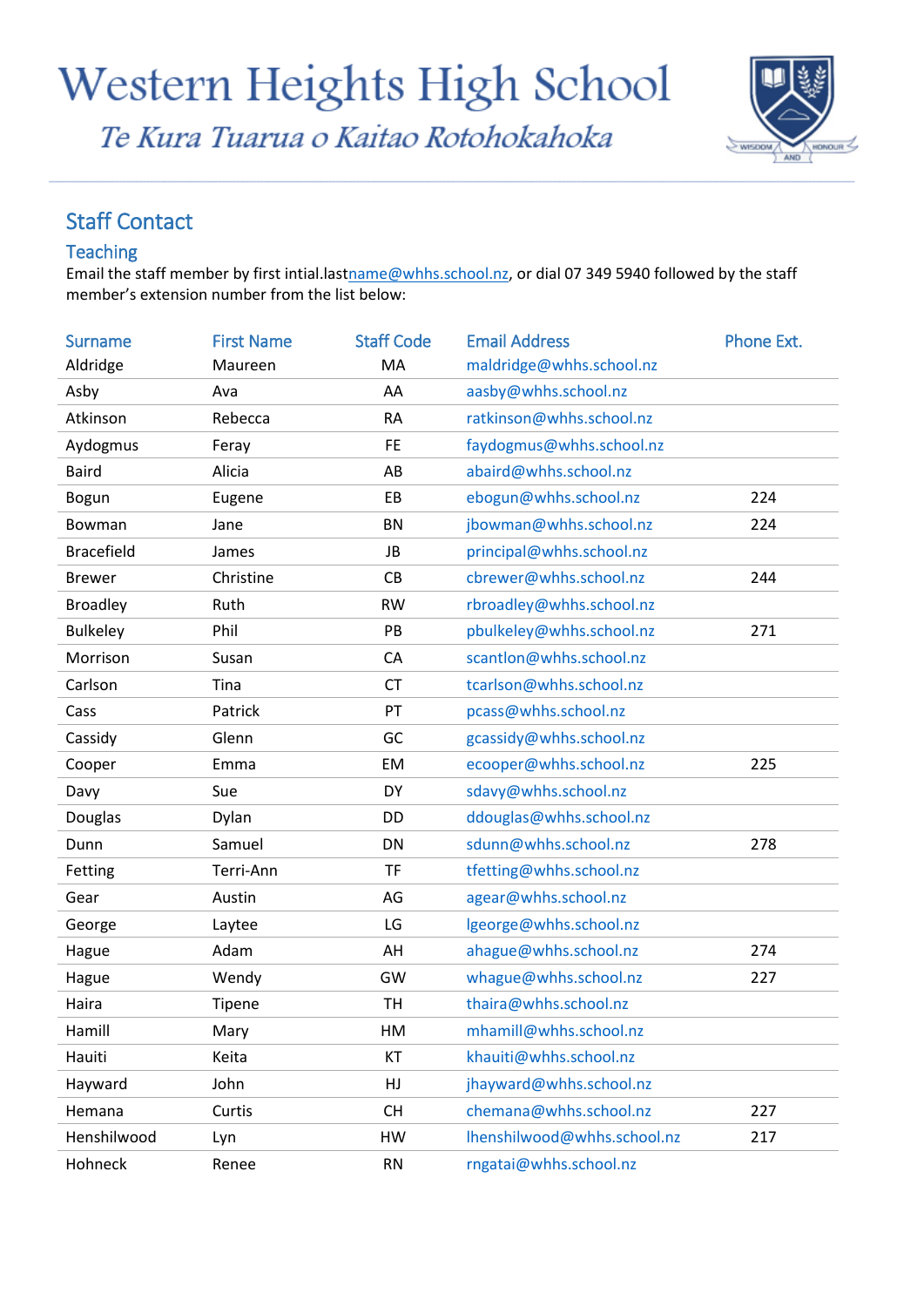| Irwin            | Sonia        | IR        | sirwin@whhs.school.nz      | 263 |
|------------------|--------------|-----------|----------------------------|-----|
| James            | Carleen      | <b>CM</b> | cjames@whhs.school.nz      | 223 |
| Jones            | Dean         | <b>DJ</b> | djones@whhs.school.nz      | 276 |
| Kazas            | Joshua       | JK        | jkazas@whhs.school.nz      |     |
| Lane             | Reuben       | <b>LR</b> | rlane@whhs.school.nz       |     |
| Lockwood         | Jade         | JA        | jlockwood@whhs.school.nz   | 260 |
| Lynch            | Nathan       | LY        | nlynch@whhs.school.nz      | 226 |
| Mahy             | Warren       | <b>WY</b> | wmahy@whhs.school.nz       | 261 |
| Manuel           | Robyn        | MN        | rmanuel@whhs.school.nz     |     |
| McCafferty       | Rob          | <b>MC</b> | rmccafferty@whhs.school.nz |     |
| McLeod           | Ewan         | <b>ED</b> | emcleod@whhs.school.nz     | 262 |
| Milliken         | Olga         | ML        | omilliken@whhs.school.nz   |     |
| Morrison         | Paora        | <b>MS</b> | pmorrison@whhs.school.nz   | 266 |
| Motegi           | Sumiyo       | SY        | smotegi@whhs.school.nz     |     |
| Palmer           | Stefan       | <b>SP</b> | spalmer@whhs.school.nz     |     |
| Pedersen         | Dyllon       | <b>DP</b> | dpederson@whhs.school.nz   |     |
| Perry            | Aimee        | AP        | aperry@whhs.school.nz      | 265 |
| Prangnell        | Ben          | <b>BP</b> | bprangnell@whhs.school.nz  | 219 |
| Puha             | Josephine    | JP        | jpuha@whhs.school.nz       | 261 |
| Renna            | <b>Tomas</b> | <b>TR</b> | trenna@whhs.school.nz      | 264 |
| Robson           | Ben          | BE        | brobson@whhs.school.nz     |     |
| Ropiha           | Bronwen      | BY        | bropiha@whhs.school.nz     |     |
| RulandUmata      | Djuan        | DR        | druland@whhs.school.nz     |     |
| Ruttley          | Natasha      | <b>NR</b> | nruttley@whhs.school.nz    |     |
| Scott            | Alison       | AM        | amscott@whhs.school.nz     |     |
| Scott            | Manu         | <b>SC</b> | mscott@whhs.school.nz      | 216 |
| Shaw             | Sally        | <b>SD</b> | sshaw@whhs.school.nz       | 273 |
| Shuker           | Wiremu       | <b>WM</b> | wshuker@whhs.school.nz     | 220 |
| Simpson          | Penny        | SN        | psimpson@whhs.school.nz    |     |
| Slater           | Graham       | SG        | gslater@whhs.school.nz     |     |
| Slater           | Clare        | <b>SL</b> | cslater@whhs.school.nz     |     |
| Stanway          | Sue          | SU        | sstanway@whhs.school.nz    |     |
| Tahana-Prangnell | Jeila Te Ao  | <b>TP</b> | jprangnell@whhs.school.nz  |     |
| Tahi             | Tukura       | TT        | ttahi@whhs.school.nz       | 272 |
| Thomas           | Taryn        | <b>TA</b> | tthomas@whhs.school.nz     |     |
| Thompson         | Alexi        | AX        | athompson@whhs.school.nz   |     |
| Tiedt            | Mark         | TM        | mtiedt@whhs.school.nz      | 268 |
| Warbrick         | Jae'l        | JW        | jwarbrick@whhs.school.nz   |     |
| Ward             | Nathan       | <b>NW</b> | nward@whhs.school.nz       | 270 |
| White            | Caroline     | CW        | cwhite@whhs.school.nz      |     |
| Woodmass         | Debbie       | <b>DW</b> | dwoodmass@whhs.school.nz   |     |
| Wrigley          | Shannon      | SW        | swrigley@whhs.school.nz    | 225 |